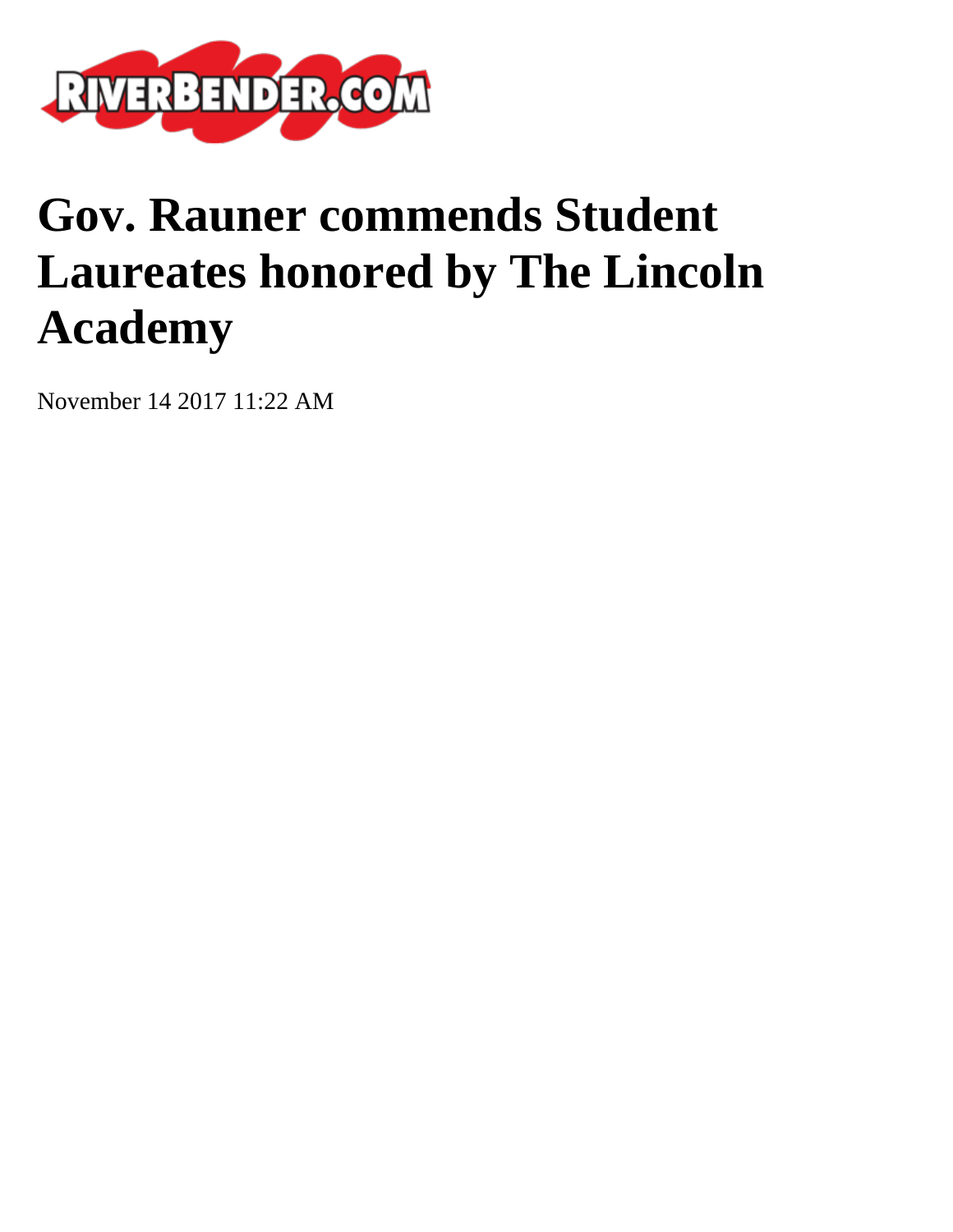SPRINGFIELD — Outstanding students representing Illinois' colleges and universities were honored today by the Lincoln Academy of Illinois during the annual Student Laureate Convocation at the Old State Capitol in Springfield.

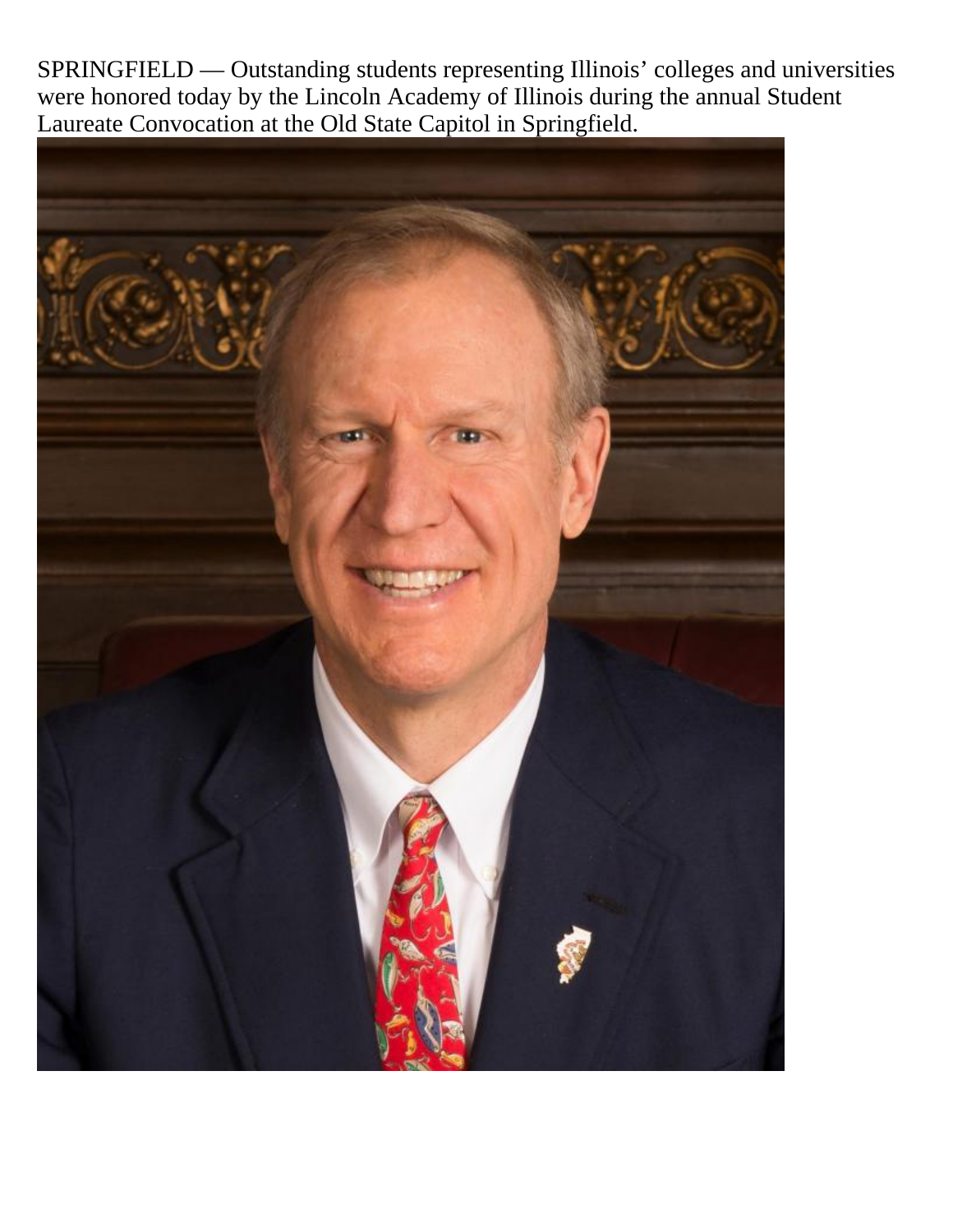"President Lincoln's legacy is a reminder of the power of public service and civic engagement," Gov. Bruce Rauner said. "The students chosen to receive this honor have exemplified the principles and ideals of the greatest Illinoisan through their hard work and dedication to their schools and communities."

Gov. Rauner, the current president of the Lincoln Academy, and First Lady Diana Rauner welcomed all the students and awarded each with a certificate of merit, a medal of Lincoln, and a \$1,000 check provided by sponsors. Each sitting governor serves as President of the Lincoln Academy.

The Lincoln Academy's Abraham Lincoln Civic Engagement Awards are presented for excellence in curricular and extracurricular activities to seniors from each of the state's four-year, degree-granting colleges and universities, and one student from the community colleges in Illinois. This is the 43rd year Lincoln Academy has celebrated students' excellence in Illinois. Individual schools select the laureates.

"Student Laureates often become state, national, and international leaders and some, as successful adults, will be honored as Laureates of the Lincoln Academy of Illinois," said Stephanie Pace Marshall, chancellor of the Lincoln Academy. "By recognizing deserving students who are honoring the principals of democracy and humanity in the spirit of Abraham Lincoln, the Student Laureate Convocation ceremony provides fellow Illinoisans the opportunity to share a glimpse of the finest qualities of our state's next leaders."

## **STUDENT LAUREATES**

## **Institution Student Hometown**

Augustana College Abigail M. Wieland Rock Island, IL

Aurora University Tia Lucia Carr Oswego, IL

Benedictine University Rachel Elaine Warren Roselle, IL

Blackburn College Noah B. Daum Carrollton, IL

Bradley University Kelsey A. Vogt Barrington, IL

Chicago State University Kristen Leiani Gardner Calumet city, IL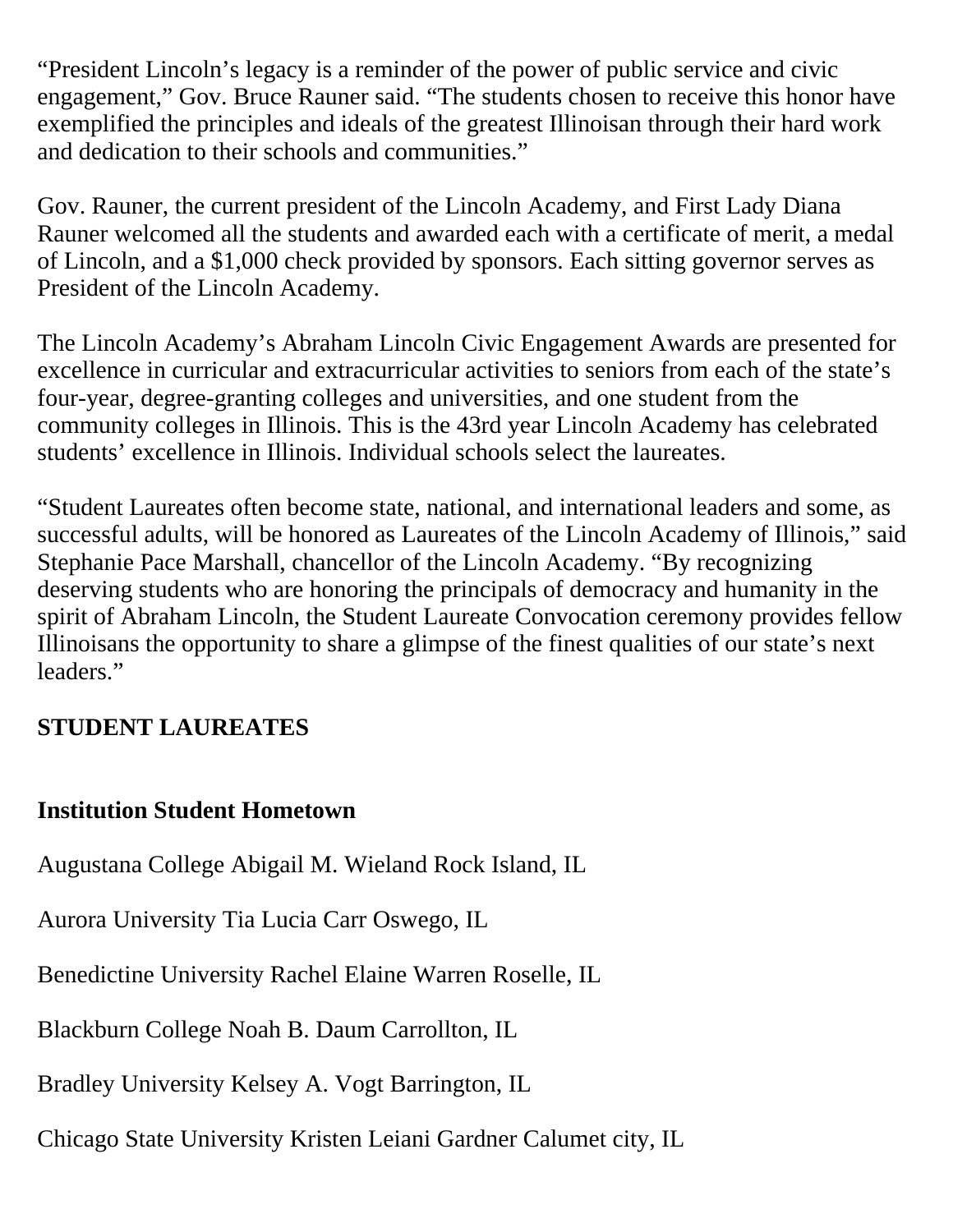Columbia College, Chicago William Ojeda Harwood Heights, IL Concordia University, Chicago Joseph David Reineke Antigo, WI DePaul University Ivana Rihter Ladera Ranch, CA Dominican University Renee Hogan Chicago, IL East-West University Kisha Renea Johnson Chicago, IL Eastern Illinois University Bailey A. Martin-Giacalone Belleville, IL Elmhurst College Monica Cecilia Mazurek Mt. Prospect, IL Eureka College Rachel Smith Washington, IL Governors State University Justin D. Smith Chicago Heights, IL Greenville College Mandy Renee Pennington Louisville, KY Illinois College Christian Flores Addison, IL Illinois Institute of Technology Allan Huang Chicago, IL Illinois State University Wesley Barnes Ward Normal, IL Illinois Wesleyan University Brock Michael Taylor Mattoon, IL Judson University Andrew James Kennedy Gilberts, IL Knox College Mara Peters Lane Eau Claire, WI Lake Forest College Jakobi Y. McClellan Homewood, IL Lewis University William Z. Riley Chicago, IL Lincoln College Ashlyn N. Carroll Lincoln, IL Loyola University Chicago Ugochukwu Okere Chicago, IL MacMurray College Courtney Jane Pearson Pearl, IL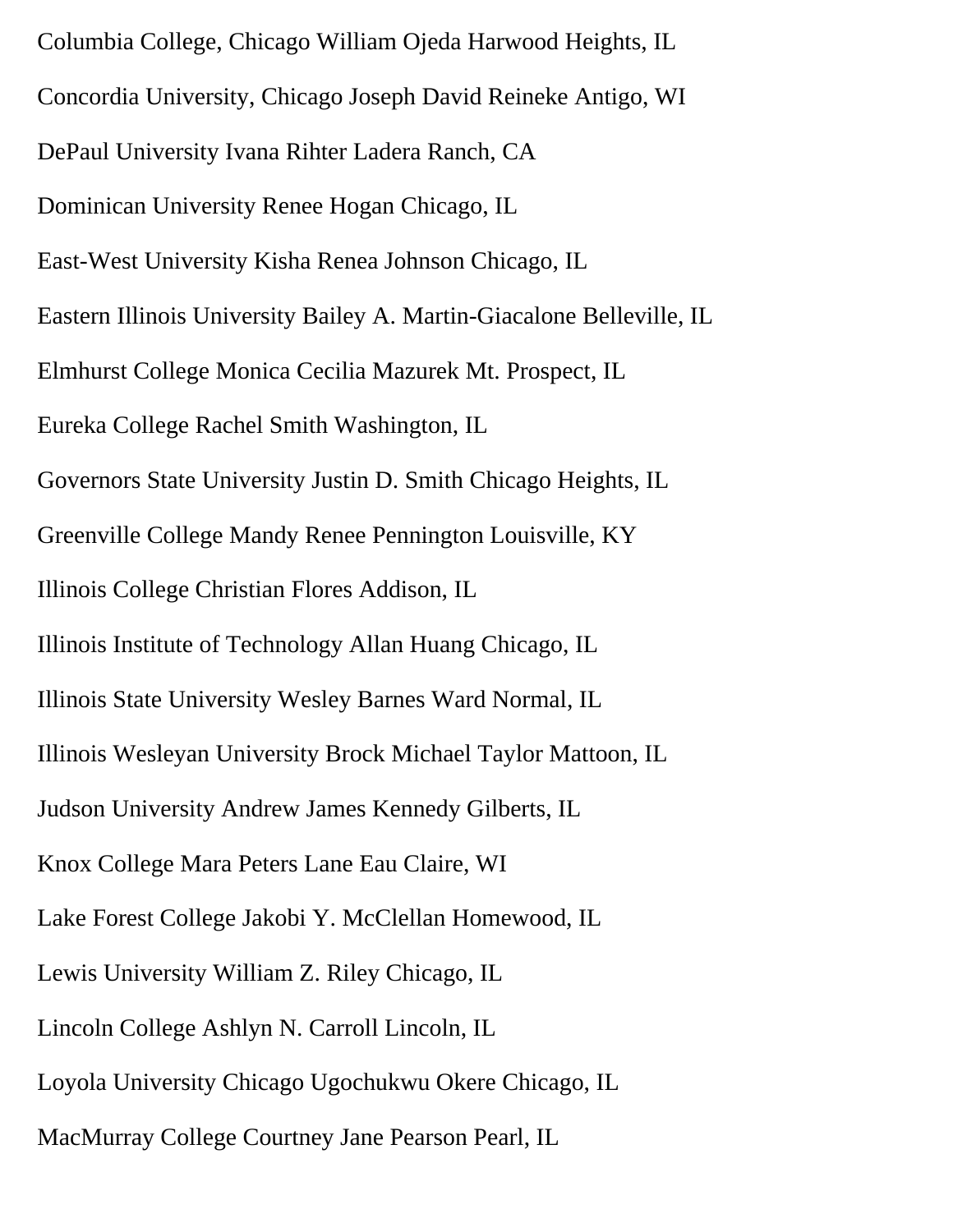McKendree University Himani N. Patel Eldoret, Kenya Millikin University Justin Alan DeBo Normal, IL Monmouth College Diana J. Rubi Peoria, IL National Louis University Jeremy Kwitschau Batavia, IL North Central College Connor R. McGury Naperville, IL North Park University Jomarie A.O. Perlas Hoffman Estates, IL Northeastern Illinois University Cesar Bustos Chicago, IL Northern Illinois University Rachel Elizabeth Jacob Long Grove, IL Olivet Nazarene University Charles R. Deloach III Chicago Heights, IL Principia College Robert Butler Scottsdale, AZ Quincy University Alyssa M. Vitale Naperville, IL Robert Morris University Cameron Douglas Harron Ontario, Canada Rockford University Malcolm Engelbrecht Loves Park, IL Roosevelt University Christian James Brian Mattawan, MI Saint Xavier University Esraa M. Aburass Bridgeview, IL School of the Art Inst. Of Chicago Freddie Lambright III Concord, CA SIU Carbondale Kara N. Starkweather Rochester, IL SIU Edwardsville Keelah Washington Chicago, IL The University of Chicago Pranav Puri Moline, IL Trinity Christian College Roberto Josiah Rosario Bolingbrook, IL Trinity International University Margaret Patricia Kirst Galena, IL